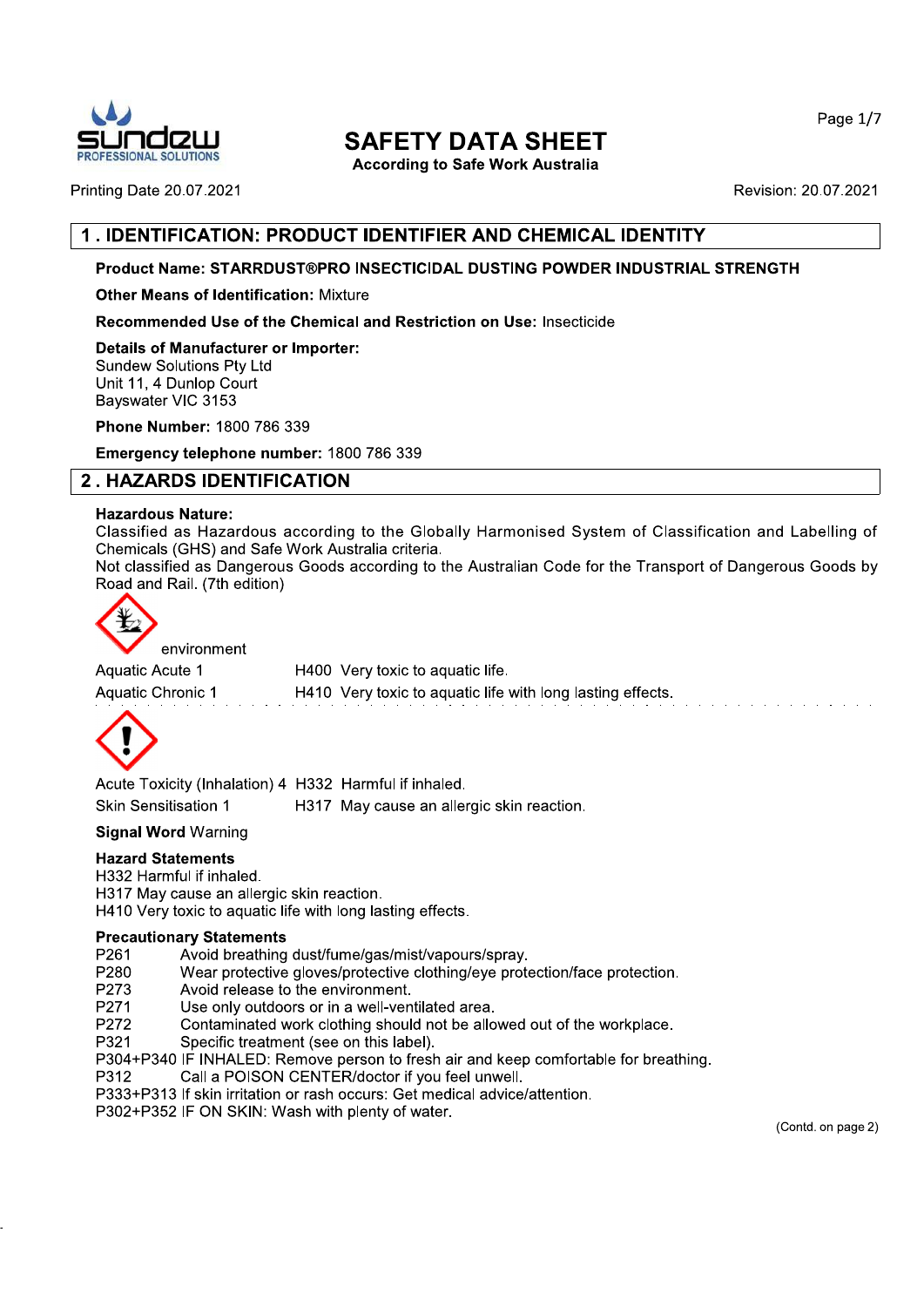Page 2/7

# **SAFETY DATA SHEET**

**According to Safe Work Australia** 

**Printing Date 20.07.2021** 

Revision: 20.07.2021

(Contd. of page 1)

# Product Name: STARRDUST®PRO INSECTICIDAL DUSTING POWDER INDUSTRIAL STRENGTH

P391 Collect spillage.

P362+P364 Take off contaminated clothing and wash it before reuse.

P501 Dispose of contents/container in accordance with local/regional/national regulations.

# **3. COMPOSITION AND INFORMATION ON INGREDIENTS**

## **Chemical Characterization: Mixtures**

Description: Mixture of substances listed below with nonhazardous additions.

|                    | <b>Hazardous Components:</b>                                                                                                                       |         |
|--------------------|----------------------------------------------------------------------------------------------------------------------------------------------------|---------|
|                    | 52645-53-1 permethrin (ISO)                                                                                                                        | 2%      |
|                    | EXA Aquatic Acute 1, H400; Aquatic Chronic 1, H410; Acute Toxicity (Oral) 4, H302; Acute Toxicity (Inhalation) 4, H332; Skin Sensitisation 1, H317 |         |
|                    | 64628-44-0 Triflumuron                                                                                                                             | $0.5\%$ |
|                    | Acute Toxicity (Inhalation) 1, H330                                                                                                                |         |
| FIBAT AIR MEAAUREA |                                                                                                                                                    |         |

# **4. FIRST AID MEASURES**

## Inhalation:

If inhaled, remove to fresh air. If not breathing, give artificial respiration. If breathing is difficult, give oxygen. Seek medical attention if breathing problems develop.

## **Skin Contact:**

In case of skin contact, immediately remove contaminated clothing and wash affected areas with water and soap for at least 20 minutes. Seek medical attention if symptoms occur.

## **Eve Contact:**

In case of eye contact, hold eyelids open and rinse with water for at least 15 minutes. Seek medical attention if symptoms occur.

## Ingestion:

If swallowed, do not induce vomiting. Immediately rinse mouth with water. Never give anything by mouth to an unconscious person. Seek immediate medical attention.

## **Symptoms Caused by Exposure:**

Inhalation: May be harmful if inhaled.

Skin Contact: Mildly irritating. This product may cause sensitisation by skin contact, which is reversible and usually subside within 12 hours.

Eye Contact: May cause eye irritation.

# **5. FIRE FIGHTING MEASURES**

## **Suitable Extinguishing Media:**

Water spray or fog, foam, dry chemical or carbon dioxide. Do not use high volume water jet.

## **Specific Hazards Arising from the Chemical:**

Hazardous combustion products include oxides of carbon and hydrogen chloride.

## **Special Protective Equipment and Precautions for Fire Fighters:**

When fighting a major fire wear self-contained breathing apparatus and protective equipment.

(Contd. on page 3)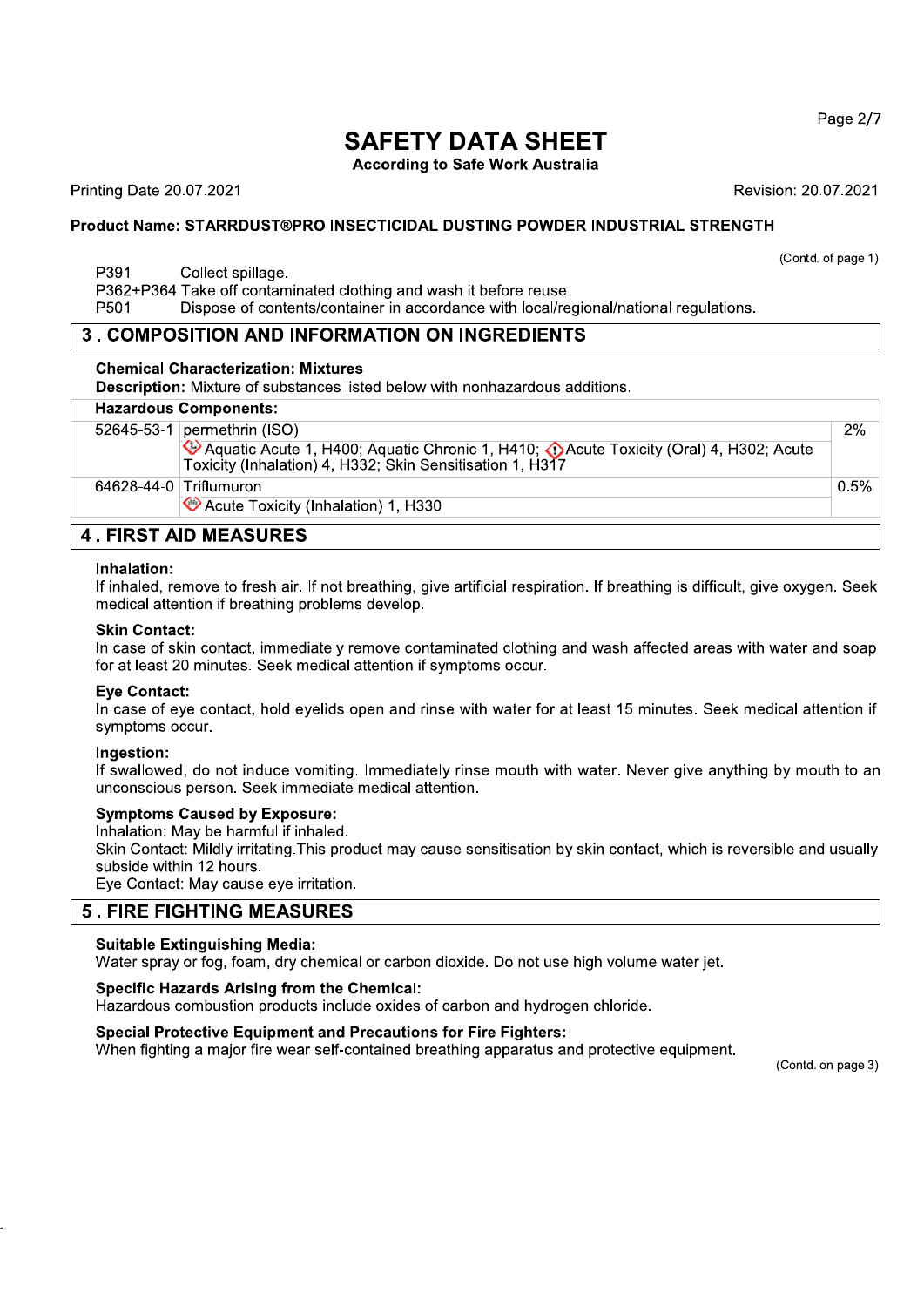# **SAFETY DATA SHEET**<br>According to Safe Work Australia

# Product Name: STARRDUST®PRO INSECTICIDAL DUSTING POWDER INDUSTRIAL STRENGTH

# 6. ACCIDENTAL RELEASE MEASURES

EXT<br>
Printing Date 20.07.2021<br>
Product Name: STARRDUST®PRO INSECTICIDAL DUSTING POWDER INDUSTRIAL STRENGTH<br>
Froduct Name: STARRDUST®PRO INSECTICIDAL DUSTING POWDER INDUSTRIAL STRENGTH<br>
6. ACCIDENTAL RELEASE MEASURES<br>
Perso Revision: 20.07.2021<br> **L STRENGTH**<br>
(Contd. of page 2)<br>
e all non-essential personnel<br>
ng dust.<br>
Pring drains or water courses. Personal Precautions, Protective Equipment and Emergency Procedures:<br>Wear approved dust/particulate filter respirator and full protective clothing. Evacuate all non-essential personnel Revision: 20.07.2021<br>
Revision: 20.07.2021<br>
duct Name: STARRDUST®PRO INSECTICIDAL DUSTING POWDER INDUSTRIAL STRENGTH<br>
(Contd. of page 2)<br>
. ACCIDENTAL RELEASE MEASURES<br>
Personal Precautions, Protective Equipment and Emerge Product Name: STARRDUST®PRO INSECTICIDAL DUSTING POWDER INDUSTRIAL STRENGTH<br>
(Contd.)<br>
Contd.<br> **6. ACCIDENTAL RELEASE MEASURES**<br>
Personal Precautions, Protective Equipment and Emergency Procedures:<br>
Wear approved distignat Frocuse Hannel Correct Heromonted Boomer Correct Heromonted Contains (Contains of page 2)<br> **Exercise Personal Precautions, Protective Equipment and Emergency Procedures:**<br>
Wear approved dust/particulate filter respirator a

Methods and Materials for Containment and Cleaning Up:<br>Stop leak if safe to do so and cover with a plastic sheet to prevent spreading. Sweep and shovel into drums for

# 7. HANDLING AND STORAGE

Precautions for Safe Handling:<br>Use of safe work practices are recommended to avoid eye or skin contact and inhalation of dust.

**. ACCIDENTAL RELEASE MEASURES**<br> **Personal Precautions, Protective Equipment and Emergency Procedures:**<br>
Wear approved dust/particulate filter respirator and full protective clothing. Evacuate all non-essential personnel<br> **Personal Precautions, Protective Equipment and Emergency Procedures:**<br>Wear approved dust/particulate filter respirator and full protective clothing. Evacuate all non-<br>from affected area. Do not breathe dust. Ensure adequa **Environmental Precautions:** In the event of a major spill, prevent spillage from entering drains or water cour<br> **Methods and Materials for Containment and Cleaning Up:**<br>
Stop leak if safe to do so and cover with a plastic Methods and Materials for Containment and Cleaning Up:<br>
Stop leak if safe to do so and cover with a plastic sheet to prevent spreading. Sweep and shovel into drums for<br>
subsequent disposal. Avoid generating dust. Provide a Stop leak if safe to do so and cover with a plastic sheet to prevent spreading. Sweep and shovel into drums for<br>subsequent disposal. Avoid generating dust. Provide adequate ventilation.<br> **7. HANDLING AND STORAGE**<br> **Precaut** Subsequent disposal. Avoid generating dust. Provide adequate ventilation.<br>
T. HANDLING AND STORAGE<br>
Precautions for Safe Handling:<br>
Use of safe work practices are recommended to avoid eye or skin contact and inhalation of subsequent disposal. Avoid<br>
7 . HANDLING AND ST<br>
Dise of safe work practices<br>
Food, beverages and toba<br>
wash hands before smokir<br>
equipment before storage<br>
potential exposure.<br>
Contaminated work clothing<br>
Conditions for Sa 7. HANDLING AND STORAGE<br>
Precautions for Safe Handling:<br>
Use of safe work practices are recommended to avoid eye or skin conta<br>
Food, beverages and tobacco products should not be stored or consum<br>
wash hands before smoking Precalum STO Taller Harmamige.<br>Use of safe work practices are recommended to avoid eye or skin contact and inhalation of dust.<br>Food, beverages and tobacco products should not be stored or consumed where this material is in best or sale work plactices are recommented to about eye or skint contact anti miniation or usus.<br>Food, beverages and tobacco products should not be stored or consumed where this material is in use<br>wash hands before smokin

Conditions for Safe Storage:<br>Store in a cool, dry and well ventilated area. Keep container tightly closed when not in use. Protect from direct

# 8. EXPOSURE CONTROLS AND PERSONAL PROTECTION

## **Exposure Standards:**

14807-96-6 Talc (Mg3H2(SiO3)4)<br>WES TWA: 2.5 mg/m<sup>3</sup> (containing no asbestos fibres)

**Engineering Controls:**<br>Provide sufficient mechanical (general and/or local exhaust) ventilation to maintain exposure below the limits.

Conditions for Safe Storage:<br>
Store in a cool, dry and well ventilated area. Keep conta<br>
sunlight. Keep away iron, oxidizing agents, strong acids a<br>
8. EXPOSURE CONTROLS AND PERSONAL P<br>
Exposure Standards:<br>
14807-96-6 Talc sunight, Keep away iron, oxidizing agents, strong acids and naiogenated compounds.<br> **8. EXPOSURE CONTROLS AND PERSONAL PROTECTION**<br> **Exposure Standards:**<br>
14807-96-6 Talc (Mg3H2(SiO3)4)<br>
WES TWA: 2.5 mg/m<sup>3</sup> (containing no Respiratory Protection:<br>Where an inhalation risk exists, wear a Class P1 (particulate) respirator. At high dust levels, wear a powered air Exposure Standards:<br>
14807-96-6 Talc (Mg3H2(SiO3)4)<br>
WES | TWA: 2.5 mg/m<sup>3</sup> (containing no asbestos fibres)<br>
Engineering Controls:<br>
Provide sufficient mechanical (general and/or local exhaust) ventilation to maintain expos purifying respirator (PAPR) with Class P3 (Particulate) filter or an air-line respirator or a full-face Class P3

Skin Protection:<br>Impervious nitrile rubber or PVC gloves. See Australian/New Zealand Standard AS/NZS 2161 for more

14807-96-6 Talc (Mg3H2(SiO3)4)<br>
WES TWA: 2.5 mg/m<sup>3</sup> (containing no asbeston<br>
Engineering Controls:<br>
Provide sufficient mechanical (general and/or<br>
Respiratory Protection:<br>
Where an inhalation risk exists, wear a Class<br>
p cos fibres)<br>
r local exhaust) ventilation to maintain exposure below the limits.<br>
ss P1 (particulate) respirator. At high dust levels, wear a powered air<br>
(Particulate) filter or an air-line respirator or a full-face Class view -90- a arc (wigar-talking no asbestos fibres)<br>WES TWA: 2.5 mg/m<sup>3</sup> (containing no asbestos fibres)<br>Engineering Controls:<br>Provide sufficient mechanical (general and/or local exhaust) ventilation to maintain exposure be Engineering Controls:<br>
Provide sufficient mechanical (general and/or local exhaust) ventilation to maintain exposure below the limits.<br>
Respiratory Protection:<br>
Where an inhalation risk exists, wear a Class P1 (particulate Provide sufficient mechanical (general and/or local exhaust) ventilation to maintain exposure below the limits.<br> **Respirator Protection:**<br>
Where an inhelation risk exists, wear a Class P1 (particulate) filter or an air-lin **Respiratory Protection:**<br>
Where an inhalation risk exists, wear a Class P1 (particulate) respiration purifying respirator (PAPR) with Class P3 (Particulate) filter or an (particulate) respirator. See Australian/New Zealan Where an inhalation risk exists, wear a Class P1 (particulate) respirator. At high dust levels, wear a powered air<br>purifying respirator (PAPR) with Class P3 (Particulate) filter or an air-line respirator or a full-face Cla Where an inmatation risk exists, wear a class P r (particulate) rispination. At ringin ust levels, wear a powered all<br>purifying respirator (PAPR) with Class P3 (Particulate) filter or an air-line respirator or a full-face purinying respirator. One Australian/New Zealand Standards AS/NZS 1715 and 1716 for more information.<br>
(particulate) respirator. See Australian/New Zealand Standards AS/NZS 1715 and 1716 for more information.<br>
Impervious n particulate) respirator. See Australian/New Zealand Standards AS/NZS 1715 and 1716 for more information.<br>
Skin Protection:<br>
Impervious nitrile rubber or PVC gloves. See Australian/New Zealand Standard AS/NZS 2161<br>
informat information. When selecting gloves for use against certain chemicals, the degradation resistance, permeation and permeation breakthrough time should be considered.<br>
Occupational protective clothing (depending on conditions information. Werel selecting gioves for the signal steration crimerals, the degradation resistance, permeation rate<br>and permeation breakthrough time should be considered.<br>Occupational protective clothing (depending on cond

## Eve and Face Protection:

37 for more

Page 3/7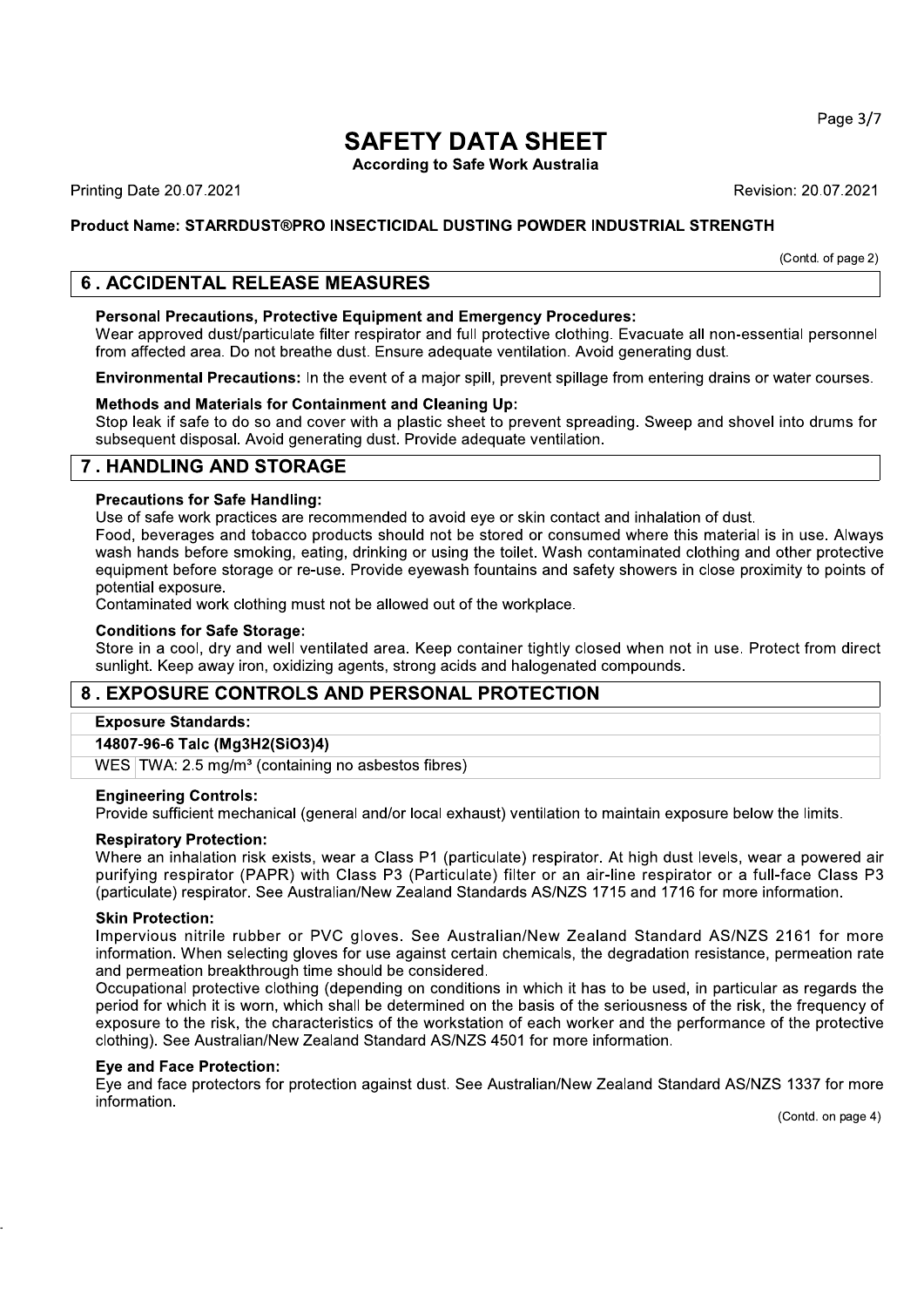Page 4/7

# **SAFETY DATA SHEET**

**According to Safe Work Australia** 

**Printing Date 20.07.2021** 

Revision: 20.07.2021

# Product Name: STARRDUST®PRO INSECTICIDAL DUSTING POWDER INDUSTRIAL STRENGTH

(Contd. of page 3)

# 9. PHYSICAL AND CHEMICAL PROPERTIES

| Appearance:                                 |                          |
|---------------------------------------------|--------------------------|
| Form:                                       | Powder                   |
| Colour:                                     | White                    |
| Odour:                                      | Odourless                |
| <b>Odour Threshold:</b>                     | No information available |
| pH-Value:                                   | No information available |
| <b>Melting point/Melting range:</b>         | No information available |
| <b>Initial Boiling Point/Boiling Range:</b> | No information available |
| <b>Flash Point:</b>                         | No information available |
| <b>Flammability:</b>                        | No information available |
| <b>Auto-ignition Temperature:</b>           | Not determined           |
| <b>Decomposition Temperature:</b>           | Not determined           |
| <b>Explosion Limits:</b>                    |                          |
| Lower:                                      | No information available |
| Upper:                                      | No information available |
| <b>Vapour Pressure:</b>                     | Not applicable           |
| <b>Density:</b>                             | No information available |
| <b>Vapour Density:</b>                      | No information available |
| <b>Evaporation Rate:</b>                    | No information available |
| <b>Solubility in Water:</b>                 | No information available |

# 10. STABILITY AND REACTIVITY

Possibility of Hazardous Reactions: Hazardous polymerisation will not occur.

Chemical Stability: Stable at ambient temperature and under normal conditions of use.

**Conditions to Avoid: Direct sunlight.** 

Incompatible Materials: Iron, oxidizing agents, strong acids and halogenated compounds.

Hazardous Decomposition Products: Oxides of carbon and hydrogen chloride.

# 11. TOXICOLOGICAL INFORMATION

**Toxicity:** 

LD<sub>50</sub>/LC<sub>50</sub> Values Relevant for Classification: No information available

### **Acute Health Effects**

Inhalation: May be harmful if inhaled.

Skin:

Mildly irritating. This product may cause sensitisation by skin contact, which is reversible and usually subside within 12 hours.

Eve: This product is a mild irritant if dust enters the eves.

Ingestion: Ingestion is not considered a potential route of exposure.

Skin Corrosion / Irritation: Based on classification principles, the classification criteria are not met.

Serious Eye Damage / Irritation: Based on classification principles, the classification criteria are not met.

Respiratory or Skin Sensitisation: Sensitisation possible through skin contact.

(Contd. on page 5)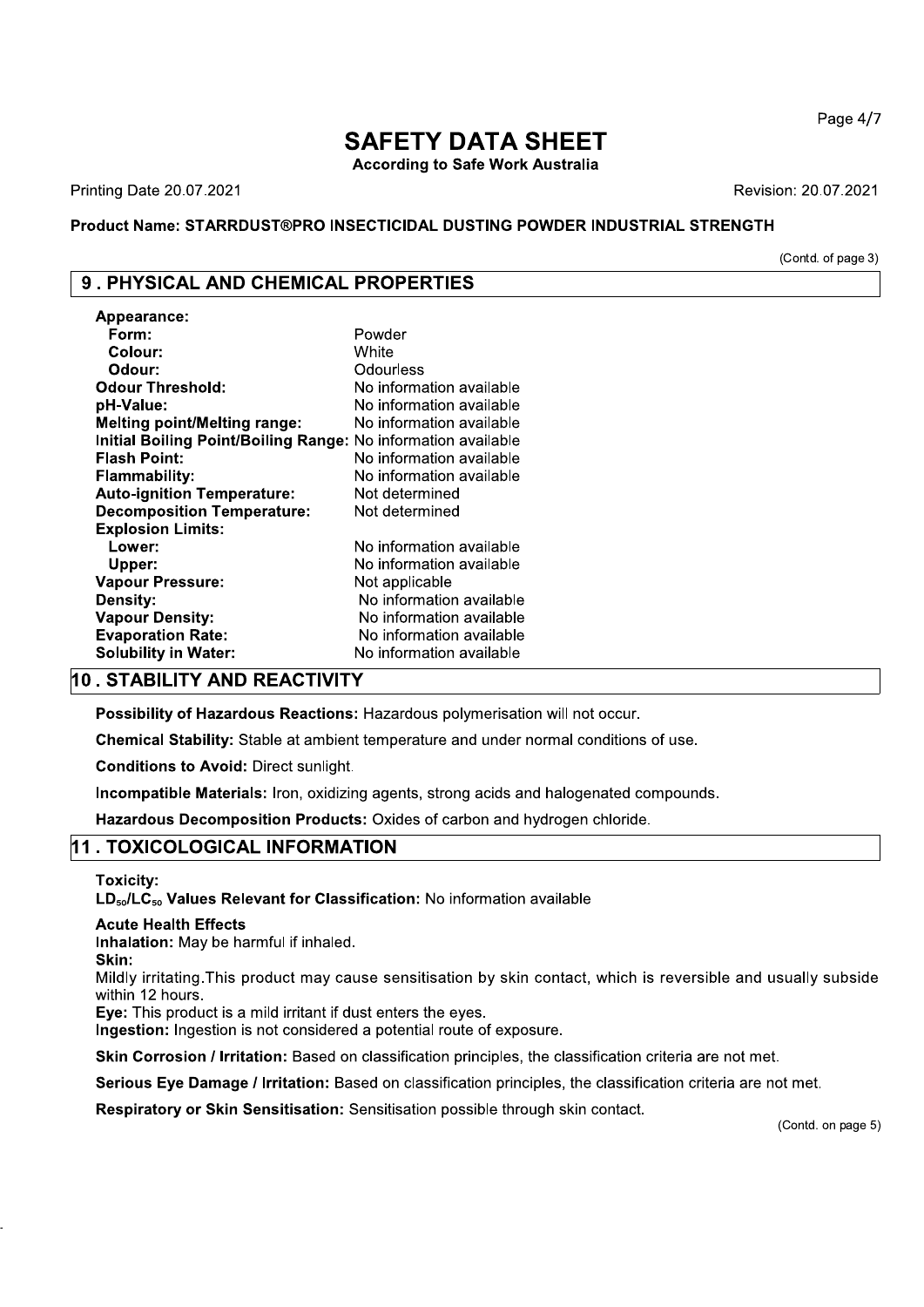# **SAFETY DATA SHEET**

**According to Safe Work Australia** 

**Printing Date 20.07.2021** 

Revision: 20.07.2021

# Product Name: STARRDUST®PRO INSECTICIDAL DUSTING POWDER INDUSTRIAL STRENGTH

(Contd. of page 4)

Germ Cell Mutagenicity: Based on classification principles, the classification criteria are not met.

## Carcinogenicity:

Talc not containing asbestos or asbestiform fibres is classified by IARC as Group 3 - Not classifiable as to its carcinogenicity to humans.

Reproductive Toxicity: Based on classification principles, the classification criteria are not met.

## **Specific Target Organ Toxicity (STOT) - Single Exposure:**

Based on classification principles, the classification criteria are not met.

**Specific Target Organ Toxicity (STOT) - Repeated Exposure:** Causes damage to organs through prolonged or repeated exposure.

Aspiration Hazard: Based on classification principles, the classification criteria are not met.

**Chronic Health Effects: No information available** 

## **Existing Conditions Aggravated by Exposure: No information available**

## **Additional toxicological information:**

The Australian Acceptable Daily Intake (ADI) for permethrin for a human is 0.05 mg/kg/day, set for the public for daily, lifetime exposure. This is based on the NOEL of 5 mg/kg/day, the level determined to show no effects during long term exposure for the most sensitive indicators and the most sensitive species. (Ref: Comm. Dept. of Health and Ageing Office of Chemical Safety, 'ADI List', March 2016).

The Australian Acceptable Daily Intake (ADI) for triflumuron for a human is 0.007 mg/kg/day, set for the public for daily, lifetime exposure. This is based on the NOEL of 0.7 mg/kg/day, the level determined to show no effects during long term exposure for the most sensitive indicators and the most sensitive species. (Ref: Comm. Dept. of Health and Ageing Office of Chemical Safety, 'ADI List', March 2016).

# 12. ECOLOGICAL INFORMATION

## Ecotoxicity:

Permethrin is practically non-toxic to birds. Triflumuron is toxic to bees

## **Aquatic toxicity:**

Permethrin and triflumuron are toxic to aquatic organisms. May cause long-term adverse effects in the aquatic environment.

## **Persistence and Degradability:**

Permethrin is of low to moderate persistence in the soil environment, with reported half-lives of 30 - 38 days.

Bioaccumulative Potential: No information available

Mobility in Soil: Permethrin is not very mobile in a wide range of soil types. Other adverse effects: No information available

# **13. DISPOSAL CONSIDERATIONS**

Disposal Methods and Containers: Dispose according to applicable local and state government regulations.

# **Special Precautions for Landfill or Incineration:**

Please consult your state Land Waste Management Authority for more information.

(Contd. on page 6)

Page 5/7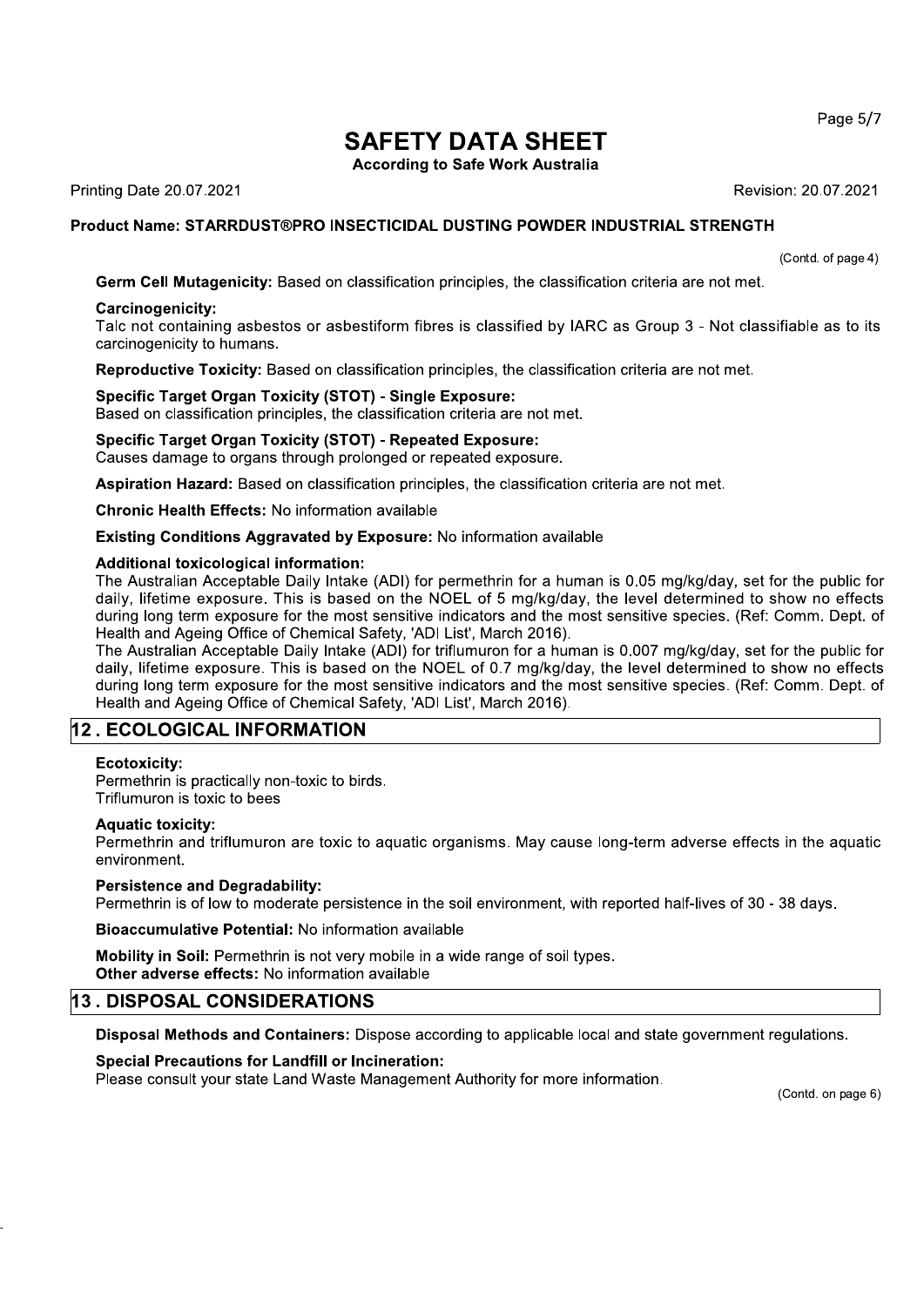# **SAFETY DATA SHEET**

**According to Safe Work Australia** 

Printing Date 20.07.2021

Revision: 20.07.2021

# Product Name: STARRDUST®PRO INSECTICIDAL DUSTING POWDER INDUSTRIAL STRENGTH

(Contd. of page 5)

# **14. TRANSPORT INFORMATION**

| <b>Portable Tanks &amp; Bulk Containers - Special</b><br><b>Provisions:</b><br><b>15. REGULATORY INFORMATION</b> | TP33                                                                                        |
|------------------------------------------------------------------------------------------------------------------|---------------------------------------------------------------------------------------------|
| Portable Tanks & Bulk Containers - Instructions: T1, BK2                                                         |                                                                                             |
| Packagings & IBCs - Special Packing Provisions: PP12, B3                                                         |                                                                                             |
| Packagings & IBCs - Packing Instruction:                                                                         | P002, IBC08, LP02                                                                           |
| <b>Limited Quantities:</b>                                                                                       | $5$ kg                                                                                      |
| <b>Special Provisions:</b>                                                                                       | 179, 274, 331, 335, AU01                                                                    |
| <b>Hazchem Code:</b>                                                                                             | 2Z                                                                                          |
| <b>EMS Number:</b>                                                                                               | $F-A, S-F$                                                                                  |
| <b>Packing Group:</b><br><b>ADG</b><br><b>IMDG, IATA</b>                                                         | Not regulated<br>Ш                                                                          |
| <b>Dangerous Goods Class</b><br><b>ADG Class:</b><br><b>IMDG Class:</b>                                          | Not regulated<br>9 Miscellaneous dangerous substances and articles.                         |
| <b>Proper Shipping Name</b><br><b>ADG</b><br><b>IMDG, IATA</b>                                                   | Not regulated<br>ENVIRONMENTALLY HAZARDOUS SUBSTANCE, SOLID,<br>N.O.S. (PERMETHRIN MIXTURE) |
| <b>UN Number</b><br><b>ADG</b><br><b>IMDG, IATA</b>                                                              | Not regulated<br><b>UN3077</b>                                                              |

| ייט וואוט וויי ווייט ומשפח וני                      |  |                                |  |
|-----------------------------------------------------|--|--------------------------------|--|
| <b>Australian Inventory of Chemical Substances:</b> |  |                                |  |
|                                                     |  | 52645-53-1 permethrin $(ISO)$  |  |
|                                                     |  | 64628-44-0 Triflumuron         |  |
|                                                     |  | 14807-96-6 Talc (Mg3H2(SiO3)4) |  |
|                                                     |  |                                |  |

Standard for the Uniform Scheduling of Drugs and Poisons (SUSMP) - Poison Schedule: Poisons Schedule: 5

# 16. OTHER INFORMATION

Date of Preparation or Last Revision: 20.07.2021

# Prepared by:

## **Abbreviations and acronyms:**

ADG: Australian Dangerous Goods IMDG: International Maritime Code for Dangerous Goods IATA: International Air Transport Association GHS: Globally Harmonised System of Classification and Labelling of Chemicals Page 6/7